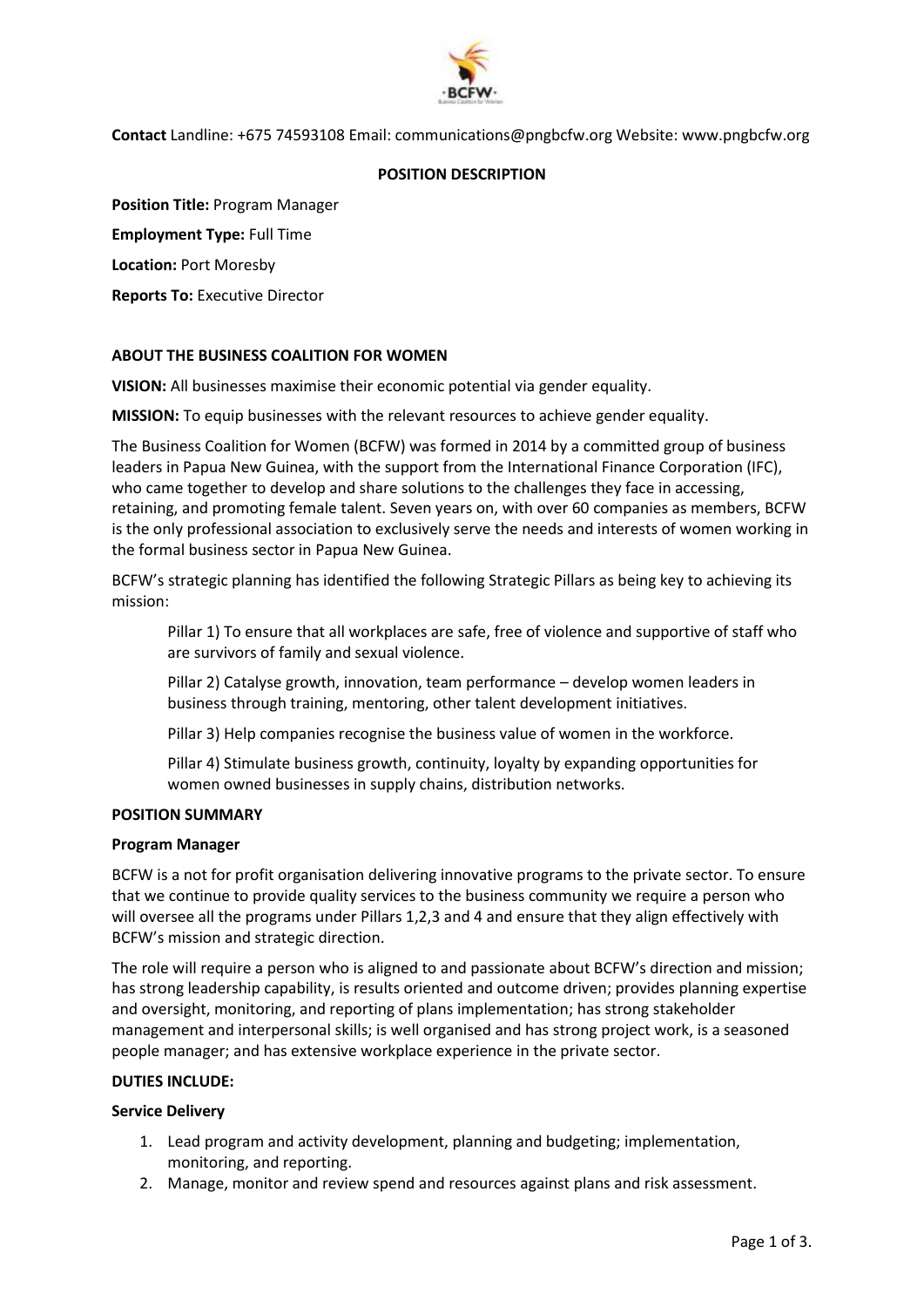

**Contact** Landline: +675 74593108 Email: communications@pngbcfw.org Website: www.pngbcfw.org

- 3. Provide oversight of all programs and ensure programs are being developed, designed and delivered in line with program outcomes
- 4. Implement programs with programs staff, which includes facilitating education sessions with our member companies
- 5. Continuous monitoring and evaluation of programs in line with the BCFW Monitoring and Evaluation Framework
- 6. Reporting monthly reporting on program progress, donor reporting and reporting to key stakeholders
- 7. Meet KPI's
- 8. Undertake general administrative tasks as required.

## **Capacity Building**

- 9. Identify capacity building needs of the team and identify or develop initiatives to address any gaps.
- 10. Participate and prepare for staff development meetings.

### **Consultation**

- 11. Consult and communicate with BCFW member and key stakeholders to ensure service delivery is meeting the needs of our members and to identify gaps or opportunities for growth.
- 12. Develop and maintain strong working and client-oriented relationships with our members, key stakeholders, and donors.

### **Designing, mapping and coordination**

- 13. Design program initiatives for each Pillar with clear objectives and outcomes.
- 14. Map out links and interrelationships between Pillars to ensure deliverables and opportunities for harmonisation are identified and addressed; and that delivery is on time and to a highly professional standard.
- 15. Contribute to the development of organisational plans, keeping priorities, strategies, policies, and objectives in mind.

#### **People management**

- 16. Facilitate people management / supervision, capacity building and knowledge exchange and support.
- 17. Ensure strong safeguard measures are incorporated into all programmes and activities.

#### **Evaluation and continuous improvement**

- 18. Monitor and evaluate delivery of program initiatives, including the timely collection and analysis of relevant data, identify improvements and make recommendations to BCFW.
- 19. Identify and communicate ideas for process improvements and efficiencies.
- 20. Provide regular feedback regarding relevant issues, efficiencies, trends, gaps, and performance.
- 21. Facilitate innovation, capacity building and knowledge exchange.
- 22. Participate in and contribute to team meetings, training and planning activities, service evaluation and quality assurance activities.

#### **Reporting**

- 23. Provide monthly reports to the Executive Director relating to project work plan and key deliverables.
- 24. Prepare progress report(s) and present as scheduled to Executive Director.